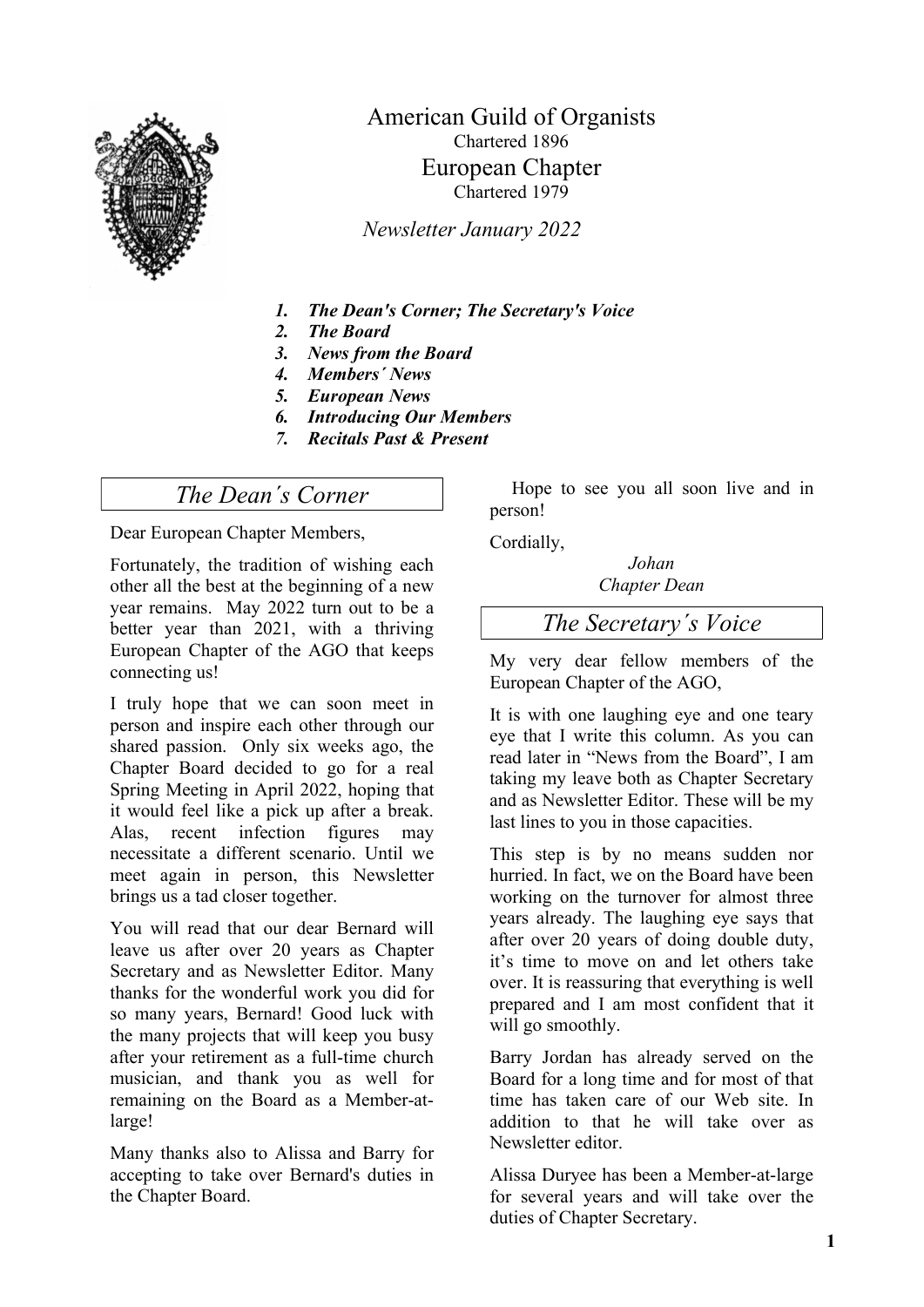For my part, I am happy to remain on the Board simply as a Member-at-large and resource person. With my many years of experience I hope to contribute to a sense of continuity and to be helpful in any other way that I can.

The teary eye, of course, is because I will no longer be directly in contact with all of you fellow members. I am also most grateful for your contributions over the years. Many of you have consistently thanked me for my work and given me positive feedback. Many of you, whom I met in or through the Chapter, have become good friends. For this blessing I am very thankful and am confident that we will remain in contact.

This step on my part was precipitated by the fact that I will be retiring in July 2022 from my full-time position as church musician in Tuttlingen. Here, too, it's time to move on and I have many projects and ideas which will keep me busy in the time to come.

I wish my successors much satisfaction with their respective responsibilities and all of us continued connection through a thriving European Chapter of the AGO!

With best wishes for a happy and healthy New Year 2022 and God's choicest blessings. Stay safe, stay healthy, and stay in touch!

Most sincerely,

#### Bernard

Please submit your items for the next Newsletter before March 31<sup>st</sup>!

The Board

Dean and Membership Coordinator: Johan Hermans j.h.o(at)skynet.be

Sub-Dean: Giorgio Parolini

info(at)giorgioparolini.com Newsletter Editor and Web-Master:

 Barry Jordan principal8(at)barryjordan.de Secretary:

 Alissa Duryee alissaduryee(at)gmail.com

Membership Chair and Treasurer: Ludo Vandersmissen vandersmissen.ludo(at)gmail.com

Members-at-large: Katelyn Emerson katelyn.emerson(at)gmail.com

> Axel Wilberg axel.wilberg(at)t-online.de

> Bernard Sanders bernard.sanders(at)web.de

Support your Board, be an active Member! Please note that the e-mail addresses are formulated with (at) in place of  $(a)$ . This is to foil the efforts of electronic "phishing" for such information on-line. In order to use the addresses please insert the  $(a)$ before adding them to your address book. Thank you !

#### Mission, Vision and Value Proposition

The mission of the American Guild of Organists is to foster a thriving community of musicians who share their knowledge and inspire passion for the organ.

The vision of the American Guild of Organists is to engage, support, and uplift every organist.

### Value Proposition

As a member of the American Guild of Organists you can:

- connect with other organists
- enhance your skills as an organist and choral conductor
- celebrate the organ in historic and evolving contexts
- discover news of the organ and choral world online and in The American Organist
- Engage wider audiences with organ and choral music.
- nurture new organists of all ages
- share knowledge and expertise
- enjoy camaraderie at chapter events and conventions
- find inspiration and challenge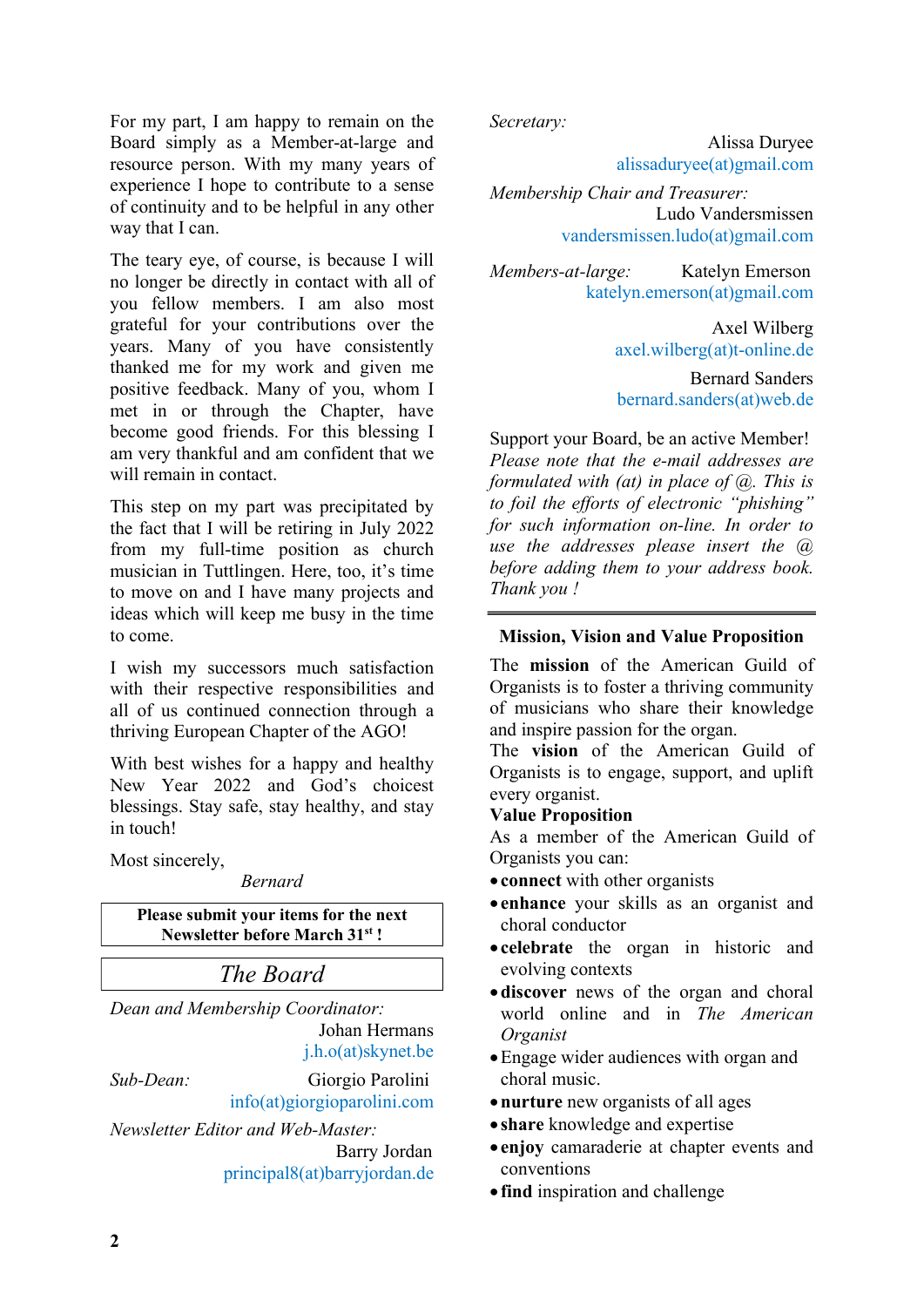- receive encouragement from colleagues
- experience great organs and organists
- access career opportunities and job listings
- earn professional credentials through AGO certification

Approved by the National Council May  $9^{th}$ , 2016; revised by the National Council June  $7<sup>th</sup>$ , 2016.

## News from the Board

On Sunday evening, the  $14<sup>th</sup>$  of November 2021, 9 PM Brussels time, the Board of the European Chapter held an Online Board Meeting with 7 Board members attending. Some items of interest and even of importance to our membership were discussed.

The Membership and the Treasurer's Report were both submitted by Ludo Vandersmissen. The following highlights were disclosed:

Based on the information in OnCard at AGO HQ from November 14<sup>th</sup>, 2021 there are a total of 158 members currently listed. Of those, 113 have their primary membership in the European Chapter and 45 are dual members with their primary membership elsewhere. Our members come from 12 different countries with (sub)members out of 31 US Chapters.

The Treasurer's Report confirmed that the European Chapter is financially in good shape. Approximately half of our assets are in our account in Belgium and the other half on our tab at HO in New York. [Due to Tax status for non-profit organizations and locality to Treasurer and Dean the Chapter Account in Germany is being phased out.]

The Chapter's recent donation history was described briefly. A yearly donation to the AGO Annual Fund had been given regularly based upon the number of members. This practice will be continued.

In the recent Chapter history there have been several changes in the make-up of the Board. These include:

#### Chapter Dean:

Judy Riefel-Lindel retired and

was succeeded by Johan Hermans Sub-Dean: Johan Hermans became Dean, Giorgio Parolini became Sub-Dean Treasurer: Betsy Mixon-Stemmler resigned and was succeeded by Ludo Vandersmissen Membership Chair: Judy Riefel-Lindel had been in a double-function as Dean and Membership Chair Ludo Vandersmissen is now in a double-function as Treasurer and Membership Chair Chapter Secretary: Bernard Sanders resigned after 21 years in this capacity and has been succeeded by Alissa Duryee Newsletter Editor: Bernard Sanders had been in a doublefunction as Secretary/Newsletter Editor. These duties will now be split up and Barry Jordan is now in a doublefunction as Newsletter Editor and Webmaster Member-at-Large: Giorgio Parolini became Sub-Dean

Bernard Sanders will remain on the Board as Member-at-Large Katelyn Emerson and Axel Wilberg remain on the Board in this capacity

#### Upcoming Spring Meeting in Cologne

In spite of once again rising corona statistics, Axel Wilberg will initiate definite plans for a Spring Meeting in Cologne for 2022. The itinerary will be similar to the plan for 2020 which did not take place. Once again the event will be subsidized by the chapter (demonstration fees, transportation, etc.) in order to keep the costs down for participants.

#### From the editor: as soon as more information on the Spring Meeting is available, it will be sent to all members!

From this brief glimpse at the proceedings you can imagine the efforts and commitment that all Board Members invest in our Chapter. Support the Board! Become more active and participate!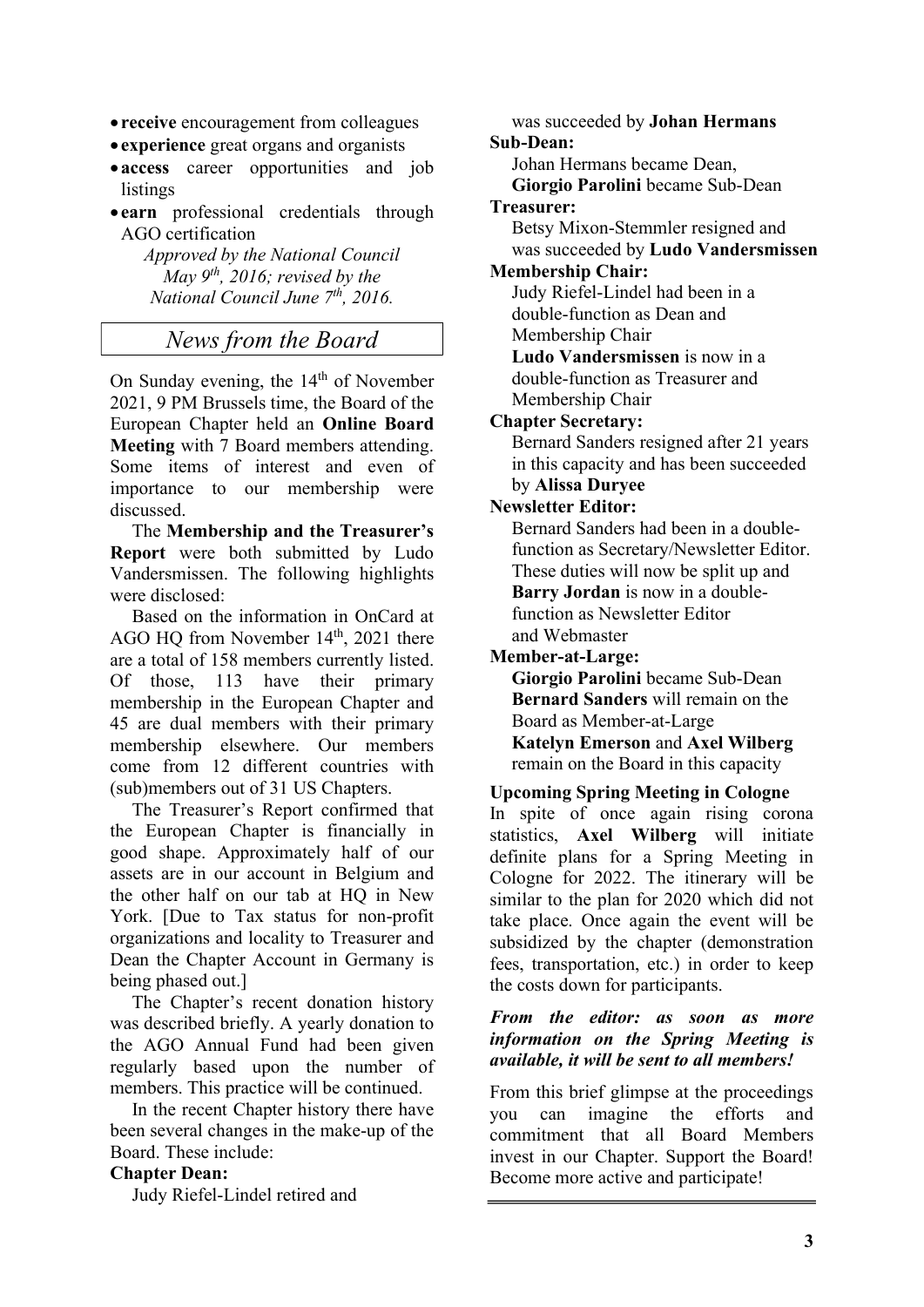#### Update from our Webmaster

Don´t forget our Chapter Facebook page! Not only that, but photos from all of our Spring Meetings have been put up there as an album. Follow this link:

https://www.facebook.com/media/set/?set= a.1291359287568257.1073741830.912597 592111097&type=1&l=5c5fd786b0

It is public, so people who are not on FB can see it too.

The European Chapter Web Site

can be visited at:

#### www.agoeurope.eu

See Newsletters from 2000 until present and pictures from the Spring Meetings ! Barry Jordan

### Members´ News

Since the beginning of November 2021, Giorgio Parolini is officially Organ Professor at the Conservatorio di Musica "Jacopo Tomadini" in Udine, in the Northeastern part of Italy. The most important news is that now, after 9 years, he has received the position permanently. The Udine Conservatory has three Organ classes and is very active in promoting the instrument among the younger generation. His class has 11 students (it is allowed to have a maximum of 12) and most of them are at the beginning of their musical studies, so he will have the pleasure and the responsibility of guiding them into the world of the organ.

Editor's note: Congratulations, Giorgio! Wishing you all the best on your new path!

Alissa Duryee was awarded the 2021 Judith Lang Zaimont Prize in composition. Her collection of piano pieces, "Night Sketches" was chosen from 87 submissions from 19 countries to the 2021 Search for New Music Competition of the International Alliance for Women in Music (IAWM).

The competition recognizes the accomplishments of IAWM member composers and fosters IAWM's goal of increasing awareness of the musical

contributions of women. IAWM hopes that performers around the world will see this as a resource for their own concert programming.

About the work Alissa writes, "Night Sketches is a series of pieces to be experienced in the dark, or with one's eyes closed. When writing this, I was interested in exploring the relationship of visual stimulation to piano performance. If the player is not seen, what can be understood about the space they are in and the sounds they make? Several of the pieces also pay homage to nocturnal situations: the languor of nocturnal marsupials, the busy frenzy of a frog pond on a summer's night, with a wink to the Nocturne as a genre. The performer uses erasers, pencils, and paper to evoke the sounds of writer's block, as well as a number of extended techniques throughout the series. The fifth piece, `Pond Jam´, may be played by any number of players, none of whom need to be trained pianists."

Excerpts can be found here: https://www.alissaduryee.com/alissaduryee-3

Alissa Duryee began her musical studies at the piano, first at the Manhattan School of Music and later at the Ecole Normale Supérieur de Musique de Paris. Her interest soon expanded to other members of the keyboard family, and she earned degrees in harpsichord (CNR de Paris), and organ (CRD de Chartres). She performs actively on these instruments as well as various fortepianos and clavichords. Her interest in instrument building has led her to complete two instruments: a fretted clavichord, and a French double manual harpsichord. Her work as a composer is essentially focused on engaging with these keyboard instruments in idiomatic, questioning, and playful ways; in continuity of the longstanding tradition in composition, instrument building, and performing challenging one another in new directions. Her piece 'Forager's Journal' was awarded Second Prize in the Nordic Historical Keyboard Festival Clavichord Composition Competition 2018. Alissa maintains a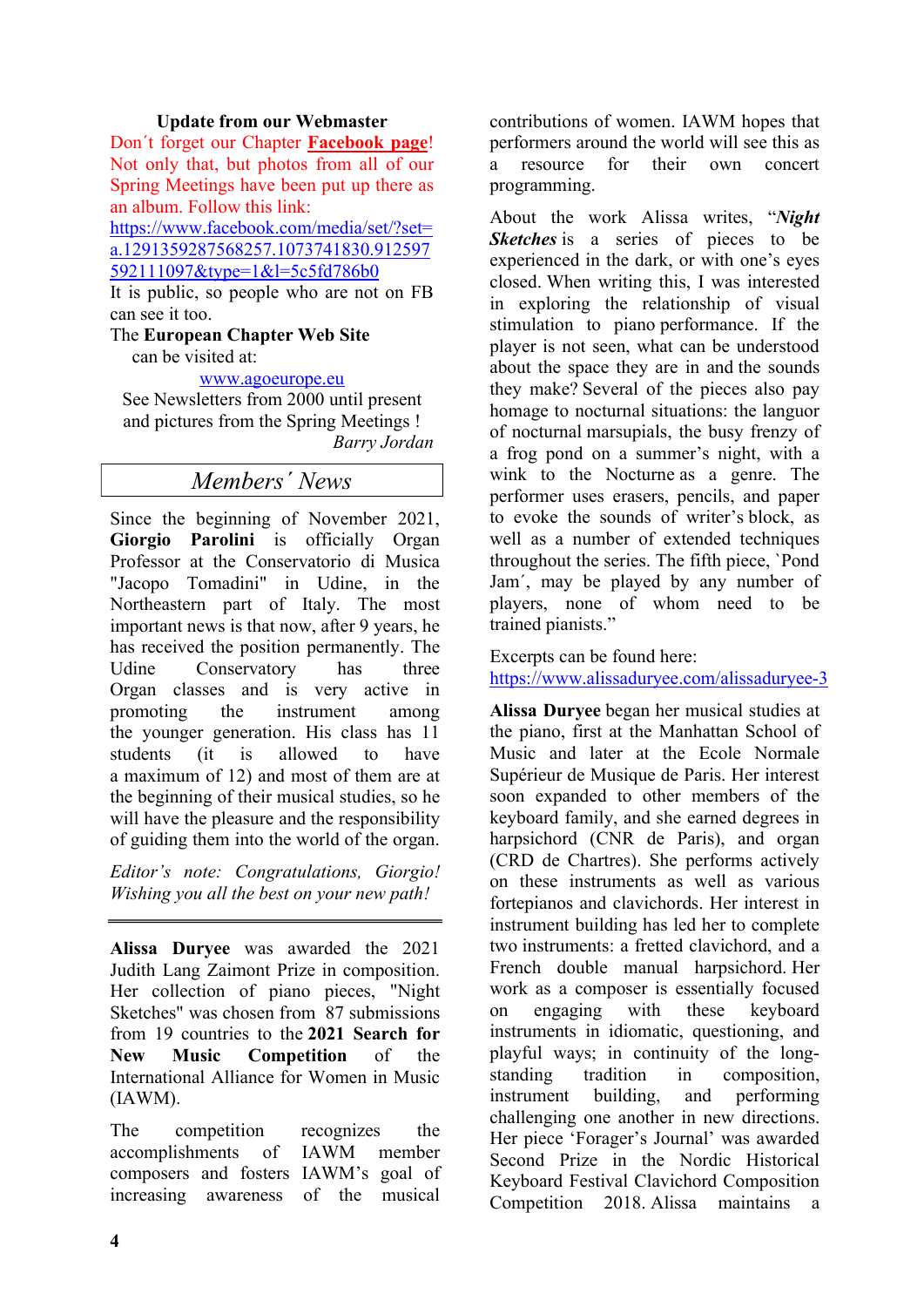teaching career focusing on a common core of keyboard technique, and enjoys composing music for children.

Bernard Wayne Sanders has completed a new work for Alto-Recorder and Piano entitled "Prairie Shanties". The Suite was commissioned by Dr. Sharon L. Hettinger of Lawrence, Kansas. Although `Shanties´ is usually a reference to the sea, the association with the prairie is not new. One need only to think about the covered wagons which were referred to as `prairie schooners´. The individual movements also bear unusual titles: following the "Revival" are two pieces with French nomenclature: "Sens azure" and "Sans azure"; a play on words meaning approximately "blue mood" (a sense of blue) and "without blue(s)". After two creature features ("Cinnamon Armadillo" and "Crimson Buffalo") the grand finale is a "Ho-up, Ho-over Hoedown". The premiere performance is not yet scheduled.

On a New Year's Eve program (Dec.  $31<sup>st</sup>$ , 2021) at the church of St. Mary's in Tuttlingen, Germany, Sanders premiered his new Chorale-Prelude on "Morgenstern der finstern Nacht" for Organ solo.

Gabriel Dessauer (see Members' News) recommends a video with Fraser Gartshore on the organ at St. Bonifatius in Wiesbaden.

#### https://www.youtube.com/watch?v=ywxFf THLF<sub>s</sub>

It has already had 835,000 clicks in English and meanwhile over half a million in German. Quite astounding for an organ video!

Carolyn Shuster's virtual concert, recorded on the two organs at the Church of the Holy Trinity in Paris, was broadcast on Friday evening, October  $1<sup>st</sup>$ , 2021, at 7 p.m. on the Internet Site of the American Cathedral in Paris. This concert remains on their YouTube Channel (and on their Facebook Page). See:

www.amcathparis.com

## European News

### **Obituary**



Hans Haselböck, Austrian organist and composer, died at the age of 93 on October 20th, 2021. He was a highly respected organist and pedagogue as well as a pioneer in church music in Germanspeaking countries.

Born July 26, 1928, in Nesselstauden, Austria, he attended school in Krems an der Donau. Beginning in 1947, he studied at the University of Music and the Performing Arts in Vienna as well as at the University of Vienna (classics and German), where he earned his doctorate in 1953.

In 1949, Haselböck became organist of the Dominican Church in Vienna, serving for more than 65 years. He taught Latin and German at the city's Sigmund Freud Gymnasium. He won three consecutive first prizes at the Haarlem International Organ Improvisation Competition, 1958– 1960, and in 1960 was appointed to the faculty of the Vienna University of Music and the Performing Arts. There he taught organ and improvisation, serving as chair of the church music department between 1963 and 1987. He was appointed professor of organ and improvisation in 1972. Between 1985 and 1990 he served as deputy director of the school.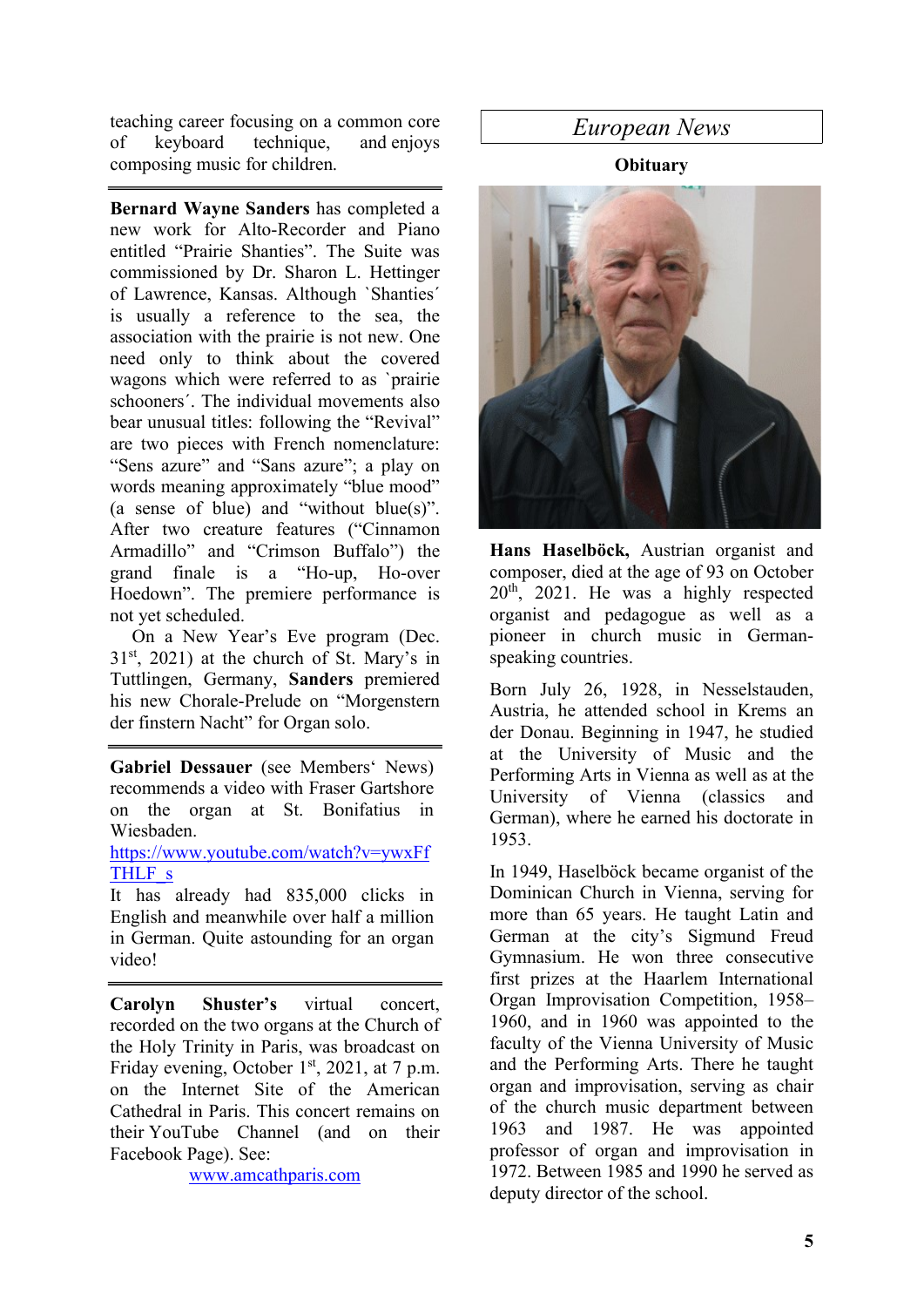Haselböck performed extensively throughout Europe, the United States, Japan, and Korea. He was a published composer as well as editor of numerous editions. His research into the history of the organ and performance practice led to several book-length publications. He served as juror at various international organ competitions. In 1997, Haselböck was awarded the Decoration of Honor for merits of distinction for the Republic of Austria.

## Introducing Our Members

Virginius Barkauskas is a Lithuanian concert organist, church musician and pedagogue, a member of the American Guild of Organists, living in Long Island, New York. Currently he serves as the Director of Music at St. Elizabeth of Hungary Roman Catholic Church in Melville, NY.

Mr. Barkauskas completed Master of Arts in Music and Liturgy with emphasis on organ at St. Joseph College in Rensselaer, Indiana, where he had received a full scholarship by the United States Bishop's Conference and studied under the renowned organist and composer Dr. Phillip Gehring. He also studied at the Lithuanian National Academy of Music in Vilnius, majoring in organ with Prof. Leopoldas Digrys and piano performance with Liana Baronaite. Additional studies with acclaimed organist and pianist Eduard Oganessian.

As an organ soloist, Mr. Barkauskas has performed at Alice Tully Hall – Lincoln Center, New York, the National Philharmonic Hall in Vilnius, Lithuania, the Cathedral of Mary Our Queen in Baltimore, MD, St. Mary's Cathedral in San Francisco, CA, the Cathedral of Saint Joseph, in Hartford, CT, St. Joseph's College in Rensselaer, IN, Valparaiso University in Valparaiso, IN, the Riga Dom in Riga, Latvia and others. In 2010,

2015, 2016 and 2019, Mr. Barkauskas participated at the international festivals in Lithuania, performing at the Arch-Cathedral Basilica in Vilnius and the St. Michael the Archangel Church in Kaunas and throughout the country, where he performed as a soloist and in ensemble with the leading artists.

In 2018 and 2019, Mr. Barkauskas participated in Organ Concert series throughout the Cathedrals of the USA and Canada. The venues included St. Patrick's Cathedral in New York, NY, St. Paul Cathedral in Pittsburgh, PA, the Incarnation Cathedral in Garden City, NY, St. Joseph's Cathedral in Hartford, CT, on the Midmer-Losh organ, the largest instrument in the world, at The Boardwalk Hall Auditorium Atlantic City, NJ, St. Joseph's Oratory in Montreal, Canada, and his return performances at the Washington National Cathedral and the Basilica of the National Shrine of the Immaculate Conception in Washington, DC.

In 2020 some of the engagements included a concert at the Lithuanian National Philharmonic Hall in Vilnius, where Mr. Barkauskas performed as the soloist of Poulenc's Organ Concerto with the "Musica Humana", Chamber Ensemble of the Lithuanian National Philharmonic Society. In July he completed a threerecital concert tour in Germany, where he performed at the Frauenkirche Dresden, Cathedral of St. Petri in Bautzen and St. Petri church in Rochlitz.

In 2021 recital venues included the Basilica of the National Shrine of the Immaculate Conception in Washington, DC and St. Elizabeth of Hungary church in Melville, NY.

In each issue we´d like to introduce another member. Send us your resumé for inclusion!